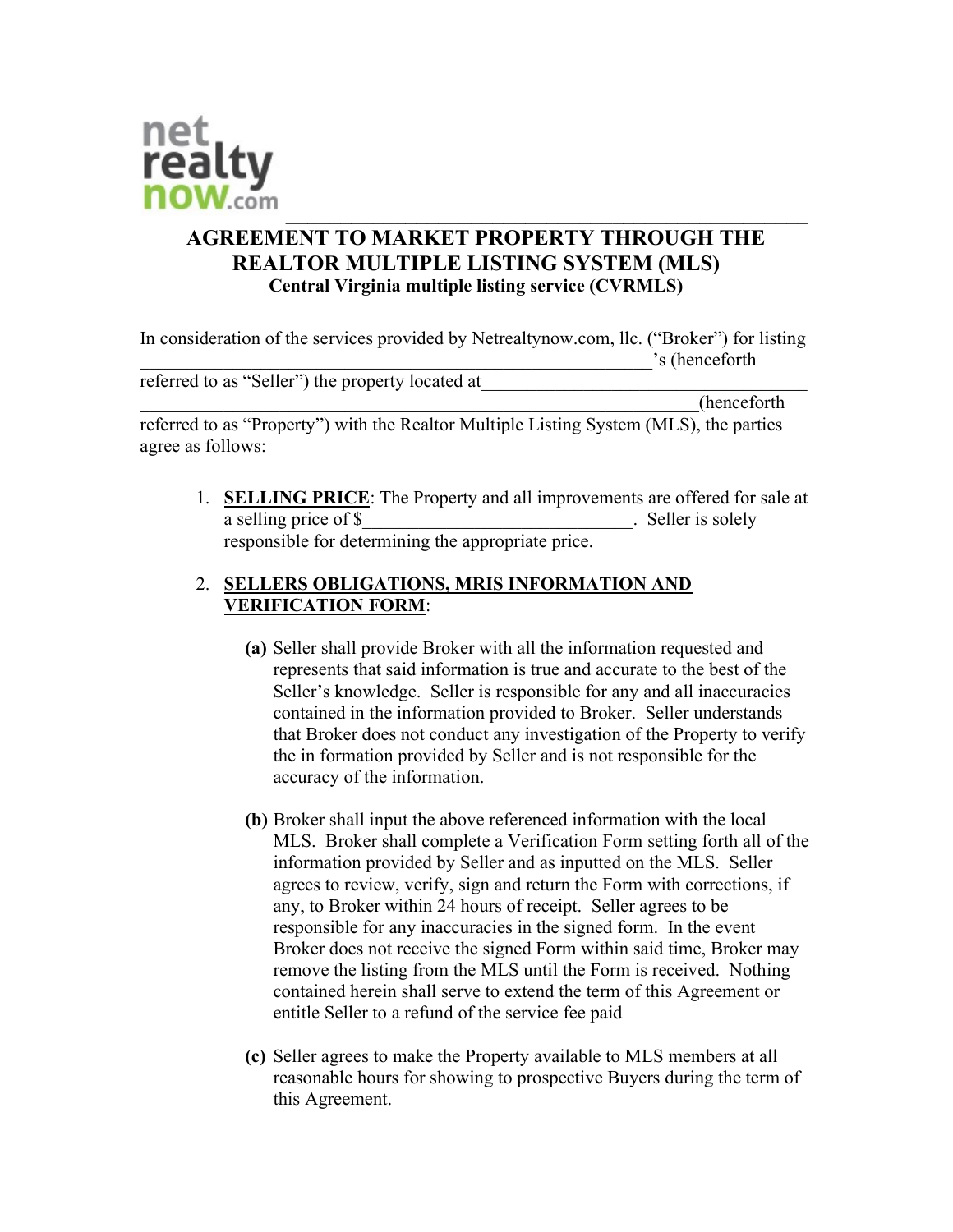(d) Seller understands and accepts that Broker is not agreeing to find or obtain a Buyer for the purchase of Seller's Property and that the only service provided by it are those listed herein.

# 3. TERM:

(a) The term of this Agreement shall commence on and terminate on  $\qquad \qquad$ , not to exceed 180 days. Seller may extend this initial term by giving written notice to Broker and by paying the service fee set forth in paragraph five (5) for each extended term.

#### 4. SELLER'S ACKNOWLEDGEMENT OF BROKER'S LIMITED DUTIES:

# Flat Fee MLS \$299

- 6 Month property listing in your local MLS.
- MLS Property listing with up to 50 Photos.
- Listing displayed on many 83 participating web sites.
- Unlimited text editing of your MLS listing.
- Comparable sales information on similar properties if available.
- No processing fees at closing.
- Retain the right to sell without broker participation.
- Legal documents to complete the transaction.
- Buyer leads sent to you by email.
- Open House Alerts

Full Support Flat Fee MLS Property Listing \$1299

- \$299 paid at time of listing and balance paid at closing of the sale.
- Buyer Agent commission determined by seller, no minimum.
- Your property will be marketed for sale in a manner consistent with standard practices used by real estate professionals in the DC and Baltimore metro area.
- The use of the 84 participating websites. zillow, realtor.com, included.
- The use of Facebook and other social media to market property.
- Professional photos and virtual tours supplied by broker if needed.
- Advise on needed improvements to obtain maximum value.
- Comparable property reports and help with pricing.
- Broker shall keep Seller informed as to changing market conditions.
- Use of ShowingTime to schedule all showings if needed.
- Agent feedback and activity reports sent by email.
- Presenting all offers to seller and advising of the merits of each contract.
- Advise on contract negotiating by 33 Real Estate Broker.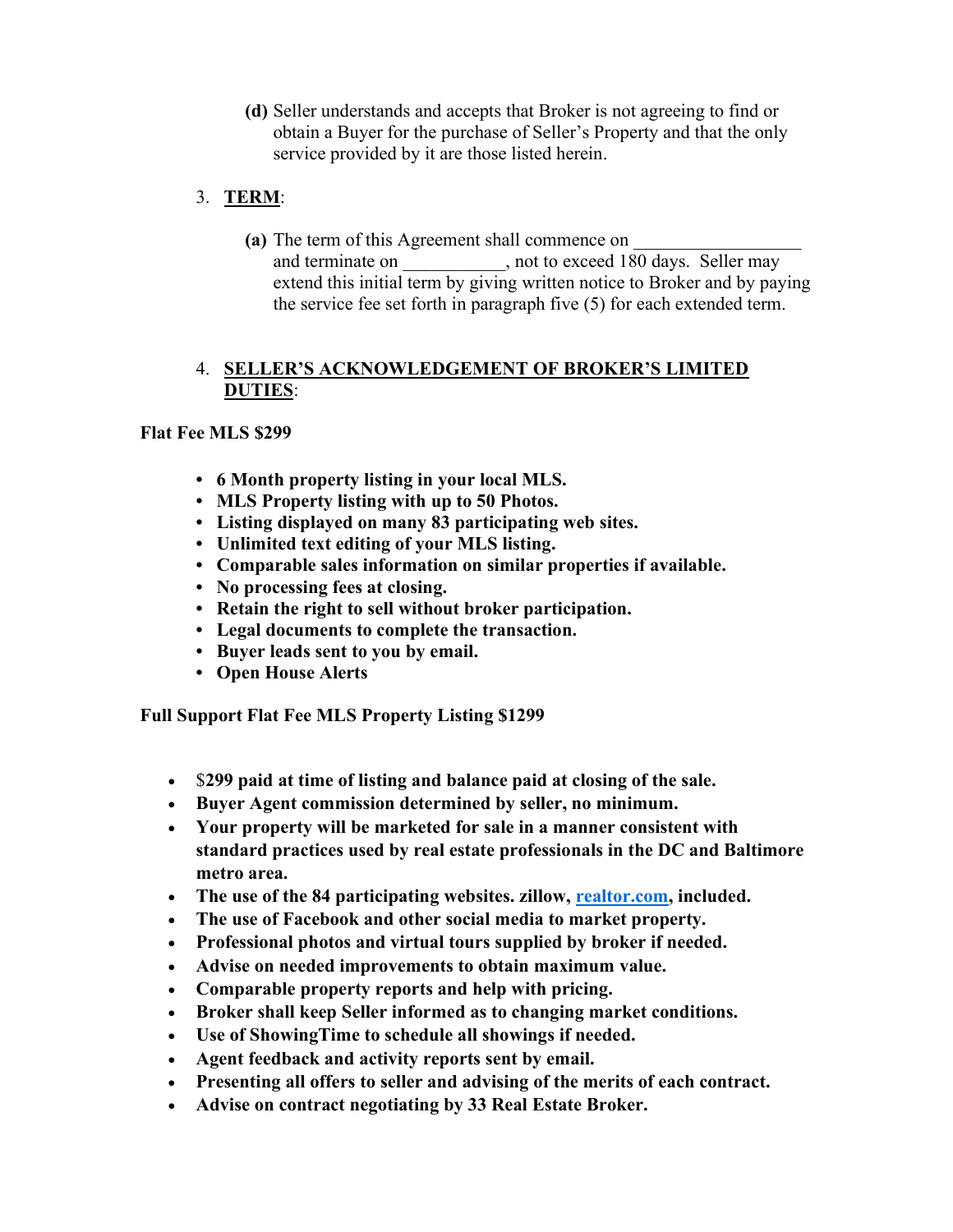# Follow through with the entire marketing of the property and the entire buy/sell process through closing.

5. Seller's behalf, a real estate contract for the sale of the Property. Seller acknowledges that selling the Property may be complicated and may require professional legal assistance. Seller agrees to obtain assistance, as Seller deems necessary. No other agreement, expressed or implied, shall be held to impose any greater relationship than set forth herein. Seller waives any claim or cause of action they may have against Broker, it's directors, officers and employees arising as a result of any act or omission of Broker. Seller accepts the responsibility to comply with all ordinances, regulations and statutes pertaining to Seller's offer for sale and sale of the Property.

#### 6. SELLER'S OBLIGATION TO COMPENSATE A BUYER'S BROKER:

- (a) Seller agrees that in the event a licensed real estate broker is involved in presenting and procuring a Buyer to purchase the Property, Seller shall pay to said Buyer's Broker of the sales price. Any change in the amount of commission offered a cooperating broker must be in writing and agreed to by all parties including the listing broker, Netrealtynow.com llc
- (b) This Agreement permits a Seller to sell the Property to a Buyer who is not represented by a broker. Unless a broker represents a buyer, Seller is not required to pay a Buyer's Broker's commission or fee.
- 7. BROKER SHALL NOT BE AN ESCROWEE: Other than the service fee paid by Seller for Broker's services, Seller shall not tender to Broker or any broker/agent employed by Broker, at any time, any money for deposit or to hold on Seller's or Buyer's behalf. Seller shall not execute a sales contract, which stipulates or requires Broker to hold earnest money or a possession escrow.
- 8. CANCELLATION AND SELLER'S REFERRAL POLICY: seller may cancel This Agreement at any time before the end of the term with 48-hour notice in writing to listing broker.
- 9. DISCLOSURE: Seller acknowledges that the law may require Seller to provide a Buyer with a Residential Property Disclosure form or other similar forms requiring the disclosure of conditions or defects in the Property (i.e. and where applicable, lead based paint, termite, radon, environment, square footage, etc.). Broker shall not be responsible for providing Seller or Buyer with any disclosure form or making any disclosure to Buyer on Seller's behalf and Seller expressly releases Broker from any responsibility or liability regarding disclosure requirements whether required by statute or otherwise.